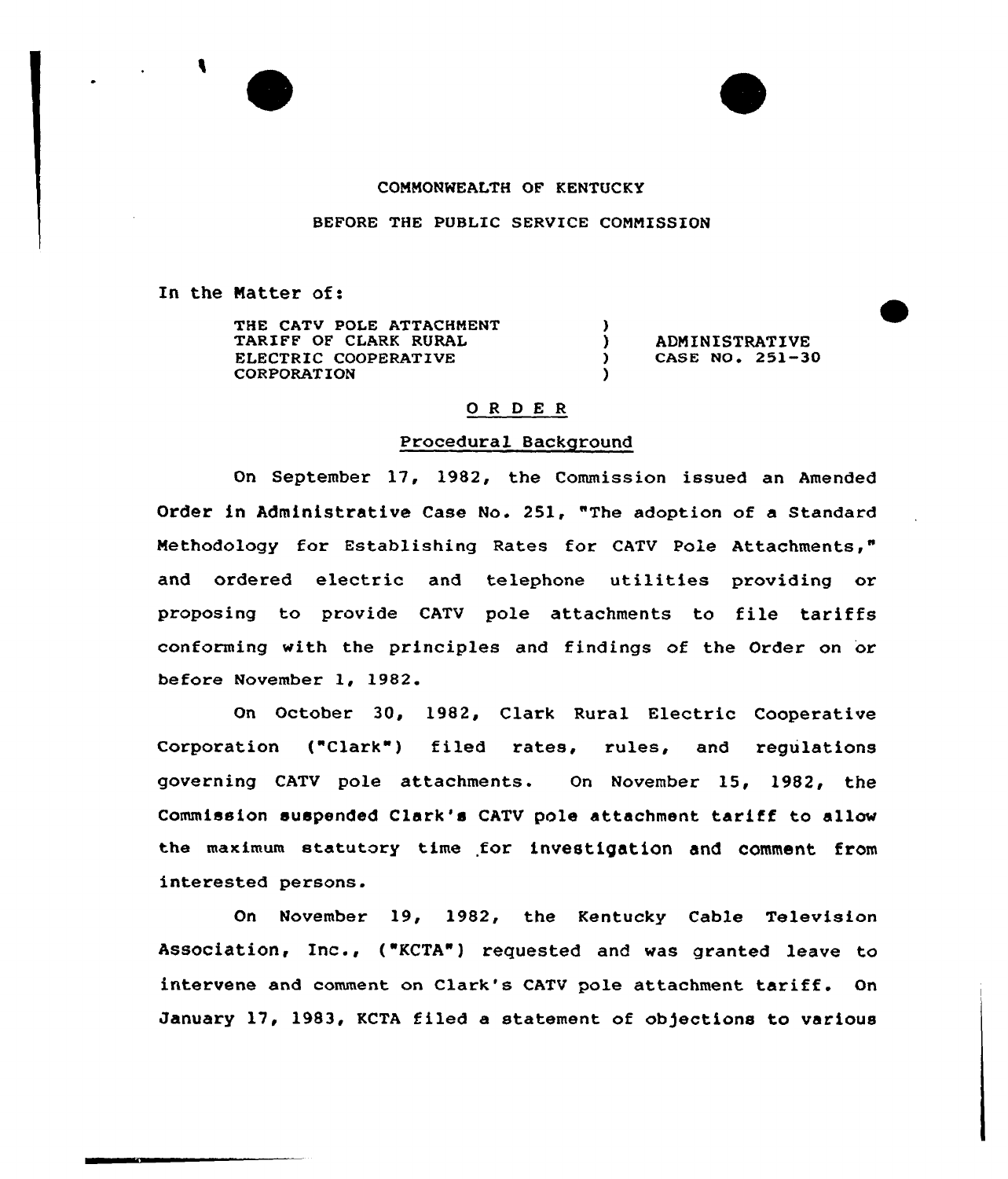



 $\mathcal{L}^{\text{max}}$ 

CATV pole attachment tariffs, but made no specific objections in the case of Clark.

The Commission considers the matter of Clark's CATV pole attachment tariff submitted for final determination.

## Findings

The Commission, having considered the evidence of record and being advised, is of the opinion and finds that:

1. Clark's rules and regulations governing CATV pole attachments conform with the principles and findings of the Commission's Amended Order in Administrative Case No. 251, and should be approved, except as follows:

(a) On sheet 21, the late payment provision should be the same as that applied to other commercial classes of service.

2. clark's calculation of its annual carrying cost should be modified to exclude interest expense as this is covered by the "cost of money" component.

3. Clark's calculation of its pole attachment rates was based on investment over only the last 25 years. Therefore, Clark's calculation should be modified to include fully embedded costs'.

Clark should be allowed to substitute 1982 Annual 4. Report information to adjust its annual carrying charge, if the information is available and filed with the Commission.

### ORDERS

IT IS THEREFORE ORDERED that Clark's CATV pole attachment tariff as filed with the Commission on October 30, 1982, be and it hereby is dismissed.

 $-2-$